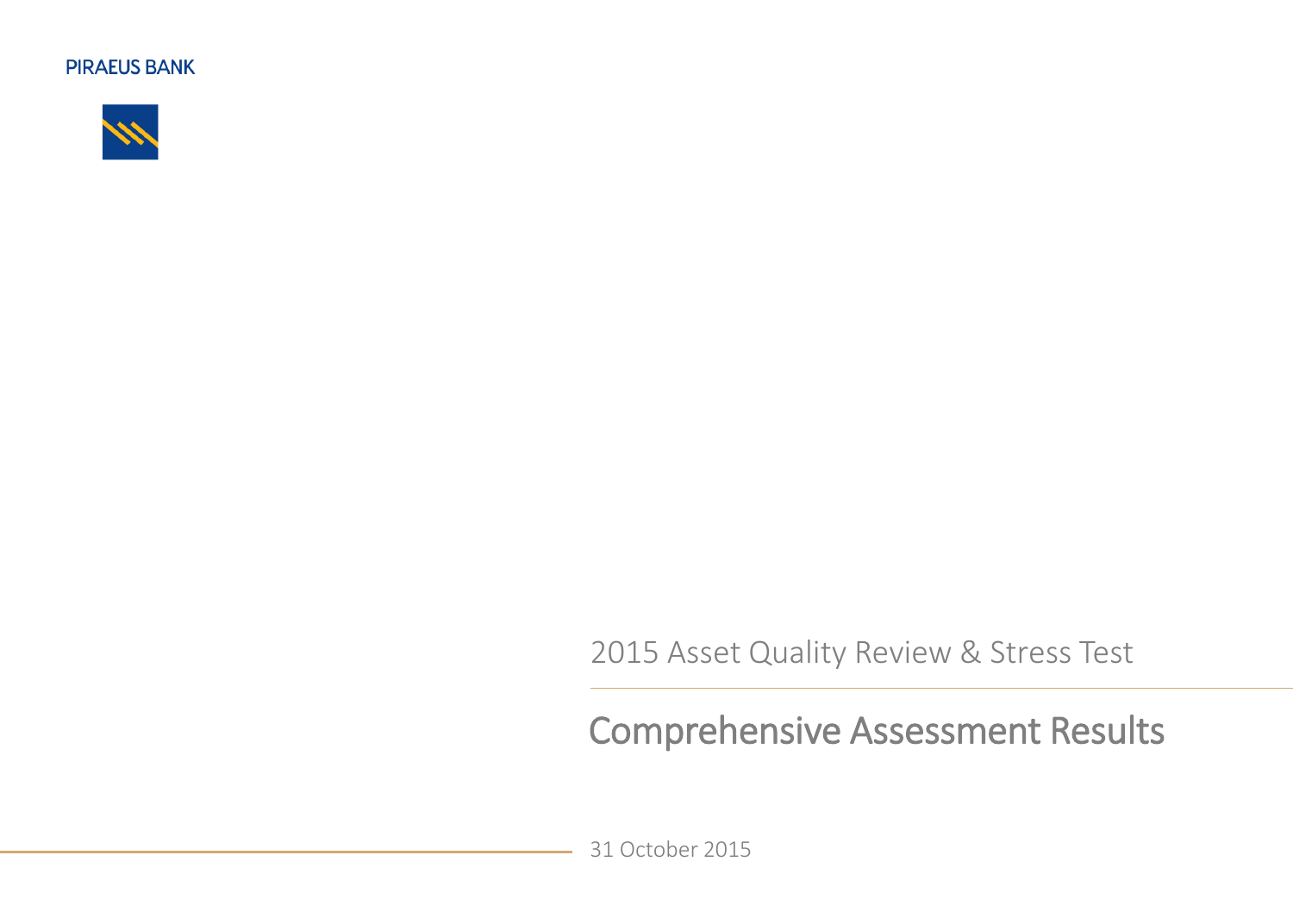

## Disclaimer

By reading or otherwise accessing the presentation that follows, you agree to be bound by the following limitations. Any failure to comply with these limitations may constitute a violation of applicable law.

The accompanying presentation has been prepared by Piraeus Bank S.A. and its subsidiaries and affiliates (the "Bank" or "We") solely for informational purposes. By viewing or accessing the presentation, you will be deemed to have agreed to the following restrictions and acknowledged that you understand the legal and regulatory sanctions attached to the misuse, disclosure or improper circulation of the presentation or any information contained herein.

This presentation does not constitute investment, legal, accounting, regulatory, taxation or other advice and does not take into account your objectives or legal, accounting, regulatory, taxation or financial situation or particular needs. You are solely responsible for forming your own opinions and conclusions on such matters and for making your own independent assessment of the Bank. You are solely responsible for seeking independent professional advice in relation to the Bank. No responsibility or liability is accepted by any person for any of the information or for any action taken by you or any of your officers, employees, agents or associates on the basis of such information.

This presentation does not purport to be comprehensive and no representation, warranty or undertaking is made hereby or is to be implied by any person as to the completeness, accuracy or fairness of the information contained in this presentation. The Bank, its financial and other advisors, and their respective directors, officers, employees, agents, and representatives expressly disclaim any and all liability which may arise from this presentation and any errors contained herein and/or omissions therefrom or from any use of this presentation or its contents or otherwise in connection therewith. The Bank, its financial and other advisors, and their respective directors, officers, employees, agents, and representatives accept no liability for any loss howsoever arising, directly or indirectly, from any use of the information in this presentation or in connection there Certain information contained in this presentation is based on estimates or expectations of the Bank, and there can be no assurance that these estimates or expectations are or will prove to be accurate. This presentation speaks only as of the date hereof and neither the Bank nor any other person gives any undertaking, or is under any obligation, to update any of the information contained in this presentation, including forward-looking statements, for events or circumstances that occur subsequent to the date of this presentation.

Each recipient acknowledges that neither it nor the Bank intends that the Bank act or be responsible as a fiduciary to such attendee or recipient, its management, stockholders, creditors or any other person. By accepting and providing this document, each attendee or recipient and the Bank, respectively, expressly disclaims any fiduciary relationship and agrees that each recipient is responsible for making its own independent judgment with respect to the Bank and any other matters regarding this document.

The Bank has included certain non-IFRS financial measures in this presentation. These measurements may not be comparable to those of other companies. Reference to these non-IFRS financial measures should be considered in addition to IFRS financial measures, but should not be considered a substitute for results that are presented in accordance with IFRS.

Certain statements contained in this presentation that are not statements of historical fact, including, without limitation, any statements preceded by, followed by or including the words "targets," "believes," "expects," "aims," "intends," "may," "anticipates," "would," "could" or similar expressions or the negative thereof, constitute forward-looking statements, notwithstanding that such statements are not specifically identified. Examples of forward-looking statements include, but are not limited to, statements which are not statements of historical fact and may include, among other things, statements relating to the Bank's strategies, plans, objectives, initiatives and targets, its businesses, outlook, political, economic or other conditions in Greece or elsewhere, the Bank's financial condition, results of operations, liquidity, capital resources and capital expenditures and development of markets and anticipated cost savings and synergies, as well as the intention and beliefs of the Bank and/or its management or directors concerning the foregoing.

Forward-looking statements are not guarantees of future performance and involve certain risks, uncertainties and assumptions which are difficult to predict and outside of the control of the Bank. Therefore, actual outcomes and results may differ materially from what is expressed in such forward-looking statements. We have based these assumptions on information currently available to us, and if any one or more of these assumptions turn out to be incorrect, actual market results may differ significantly. While we do not know what impact any such differences may have on our business, if there are such differences, our future results of operations and financial condition, could be materially adversely affected. You should not place undue reliance on these forward-looking statements. Forward-looking statements speak only as of the date on which such statements are made. The Bank expressly disclaims any obligation or undertaking to disseminate any updates or revisions to any forward-looking statement to reflect events or circumstances after the date on which such statement is made, or to reflect the occurrence of unanticipated events.

THIS PRESENTATION DOES NOT CONSTITUTE OR FORM PART OF ANY OFFER FOR SALE OR SOLICITATION OF ANY OFFER TO BUY ANY SECURITIES OF THE BANK NOR SHALL IT OR ANY PART OF IT FORM THE BASIS OF OR BE RELIED ON IN CONNECTION WITH ANY CONTRACT OR COMMITMENT TO PURCHASE ANY SECURITIESOF THE BANK.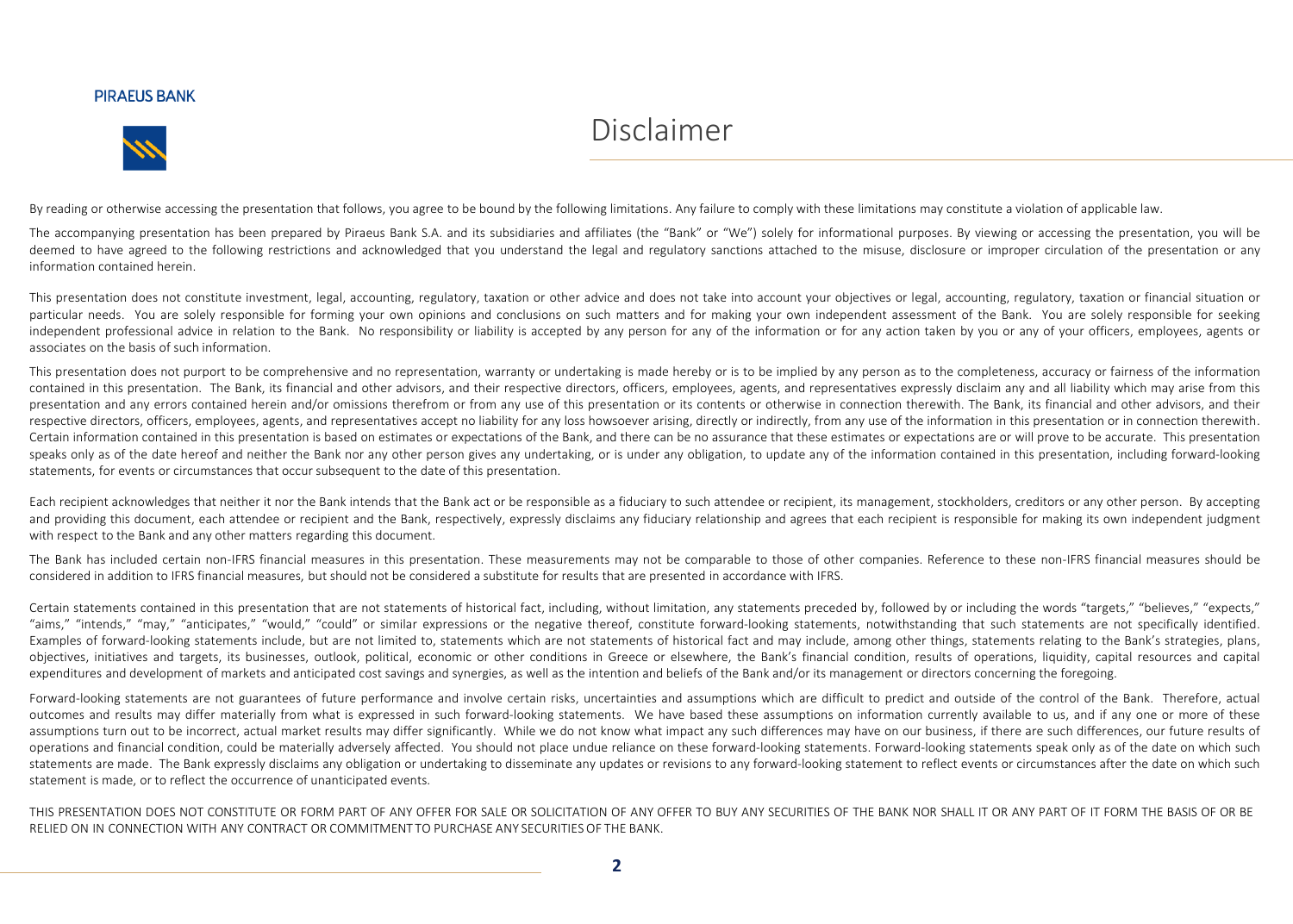

01

# **Highlights**

- 1.1 Overview of the Comprehensive Assessment
- 1.2 Key Takeaways
- 1.3 2015 CA Summary Results
- 1.4 2015 CA Summary Results: CET-1 Ratios
- 1.5 2015 CA LLRs Results vs. 2014
- 1.6 NPE Flow Estimates by ECB
- 1.7 Credit Losses vs. AQR Estimates
- 1.8 Roll Rates During the Capital Controls Period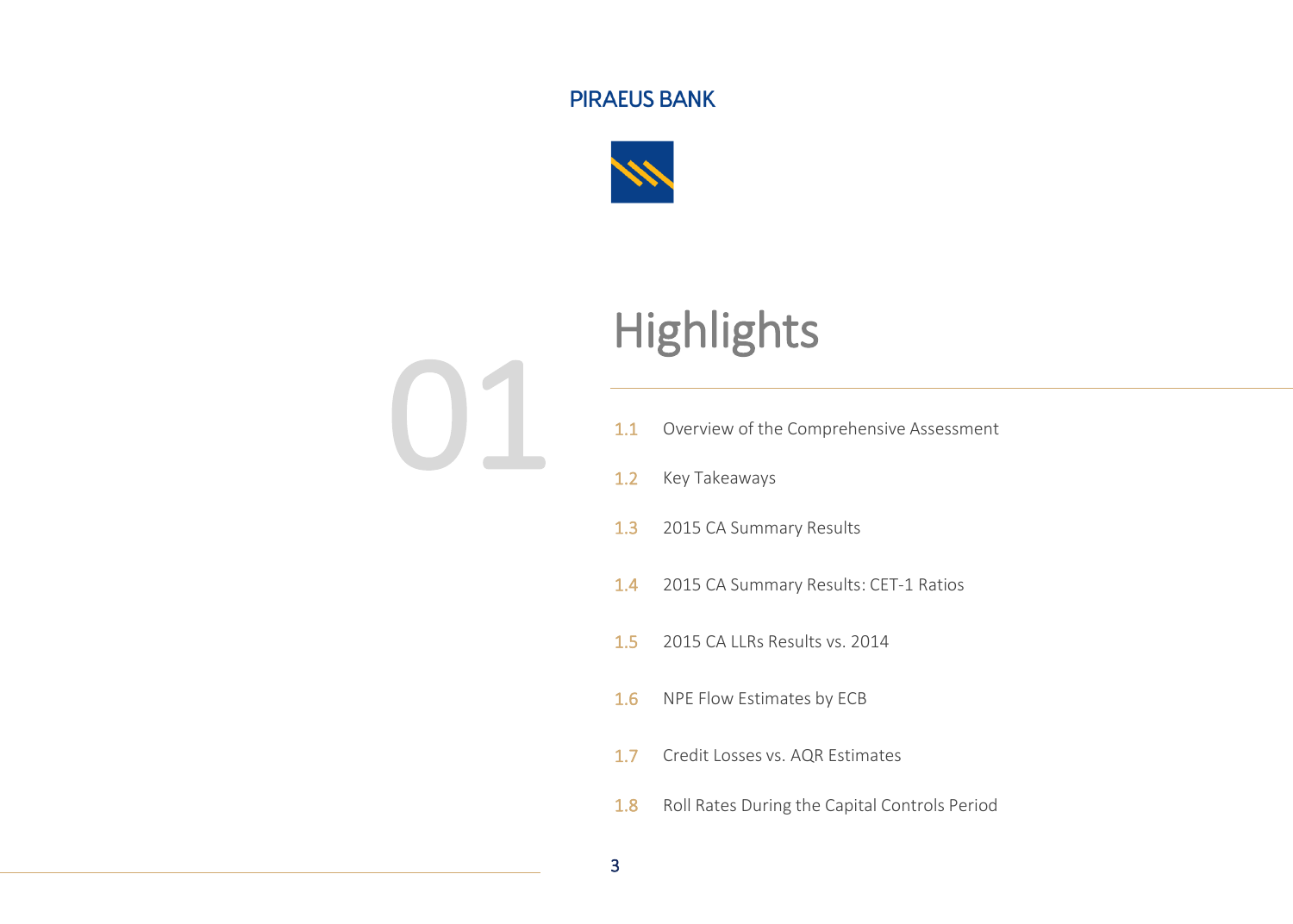

## 1.1 Overview of the Comprehensive Assessment

- Following the agreement between Greece and the Institutions on 12 July 2015, a total amount of €10-25 bn was earmarked for the recapitalization of the Greek banking system ☑
- The Single Supervisory Mechanism ("SSM") of the ECB carried out a Comprehensive Assessment ("CA") starting on 10 August 2015, consisting of: ☑
	- Asset Quality Review ("AQR"): constituting a review of the carrying values of the Bank's Greek loan portfolios
	- Stress test: assuming a baseline stress and an adverse stress scenario

- The CET1 thresholds were set at 9.5% for the baseline (vs. 8.0% in 2014 CA) and 8.0% for the adverse (vs. 5.5% in the 2014 CA)  $\blacktriangledown$
- The outcome of the CA for Piraeus results in the following capital shortfalls:  $\blacktriangledown$

|                                                      | bps of CET-1% | € mn  |
|------------------------------------------------------|---------------|-------|
| (a) $AQR$ (9.5% threshold)                           | 402           | 2,188 |
| (b) Stress test "baseline" scenario (9.5% threshold) | 432           | 2,213 |
| (c) Stress test "adverse" scenario (8.0% threshold)  | 1,035         | 4,933 |
| Aggregate shortfall (max of (a), (b), (c))           | 1,035         | 4,933 |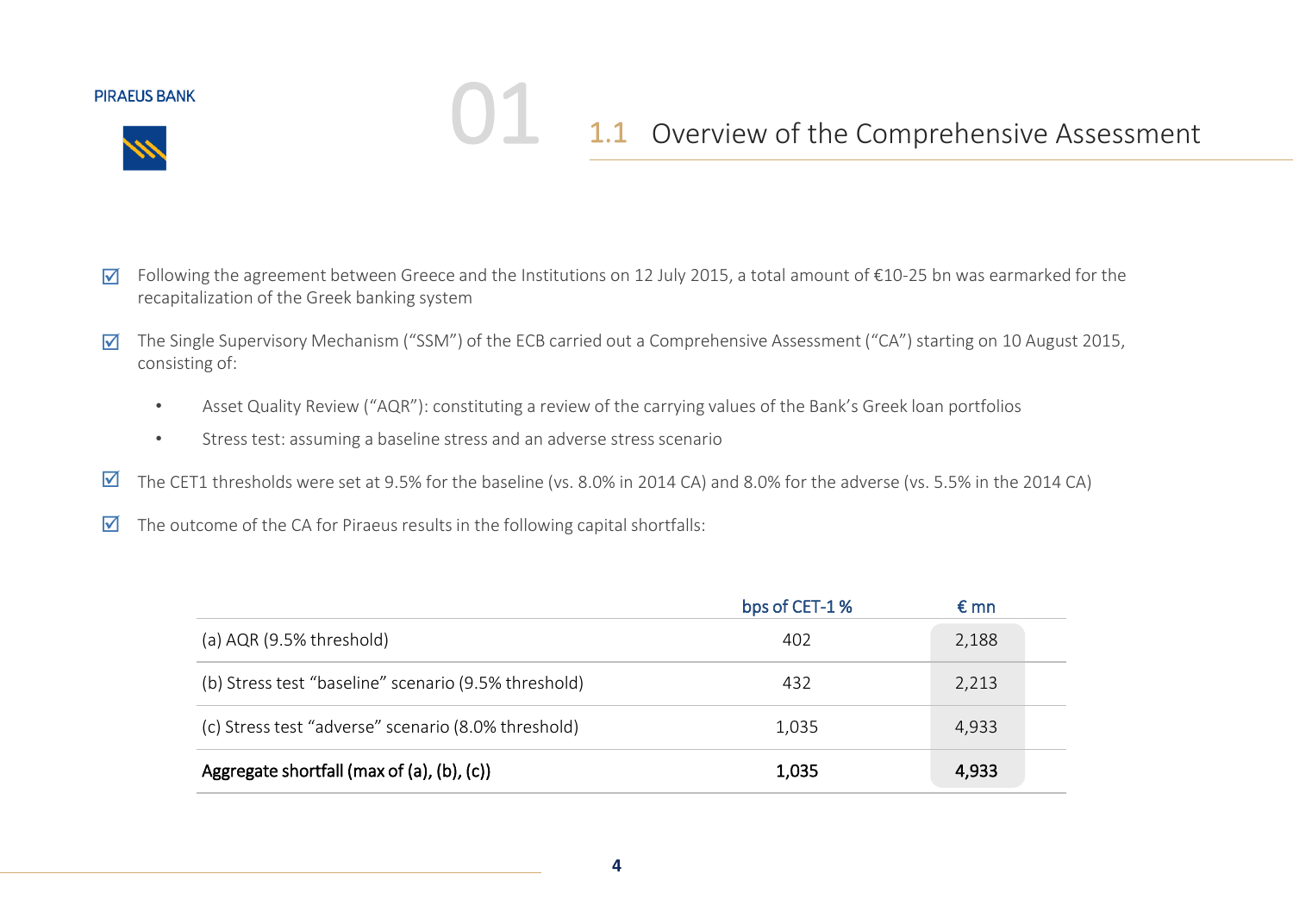

1.2 Key Takeaways

### Additional capital requirements indicated by the CA ... **Example 20 The COM** 2014 were as NPL formation has stablilized

- $\triangledown$  The CET-1 capital shortfalls implied by the Asset Quality Review ("AQR") and Stress Test components of the CA are the result of the combination of higher CET-1 ratio thresholds and a conservative approach to the CA:
	- 2015 AQR implied NPE provision coverage ratio has increased to 50% from 44% in the 2014 AQR, despite using a largely common loan file sample (c.90% overlap);
	- Cumulative 2.5 year pre provision income ('PPI') in the adverse case of €46 mn is markedly below the Bank's 2.5 year run-rate PPI of €3.3 bn based on Q3.2015
	- Significantly more challenging macroeconomic forecasts, as compared to the 2014 CA, regarding GDP growth, unemployment, real estate prices and liquidation periods

- $\triangledown$  Additional provisions were indicated by the 2015 AQR, even though the credit quality of the sampled debtors for the Credit File Review, which were largely common to the 2014 AQR, did not deteriorate in the intervening period
	- EBITDA was stable-to-improving during the period between the 2014 and 2015 AQR
	- Collateral coverage was stable even as collateral valuations have declined in Greece
	- NPE provision coverage increased in line with the findings from the 2014 AQR
- $\triangledown$  NPL formation continues to trend downwards, from peak formation in previous years
- Real GDP performance was positive since the 2014 AQR assessment  $\blacktriangledown$ 
	- H1 2015 GDP growth was +1.1%
	- FY 2014 GDP growth was +0.8%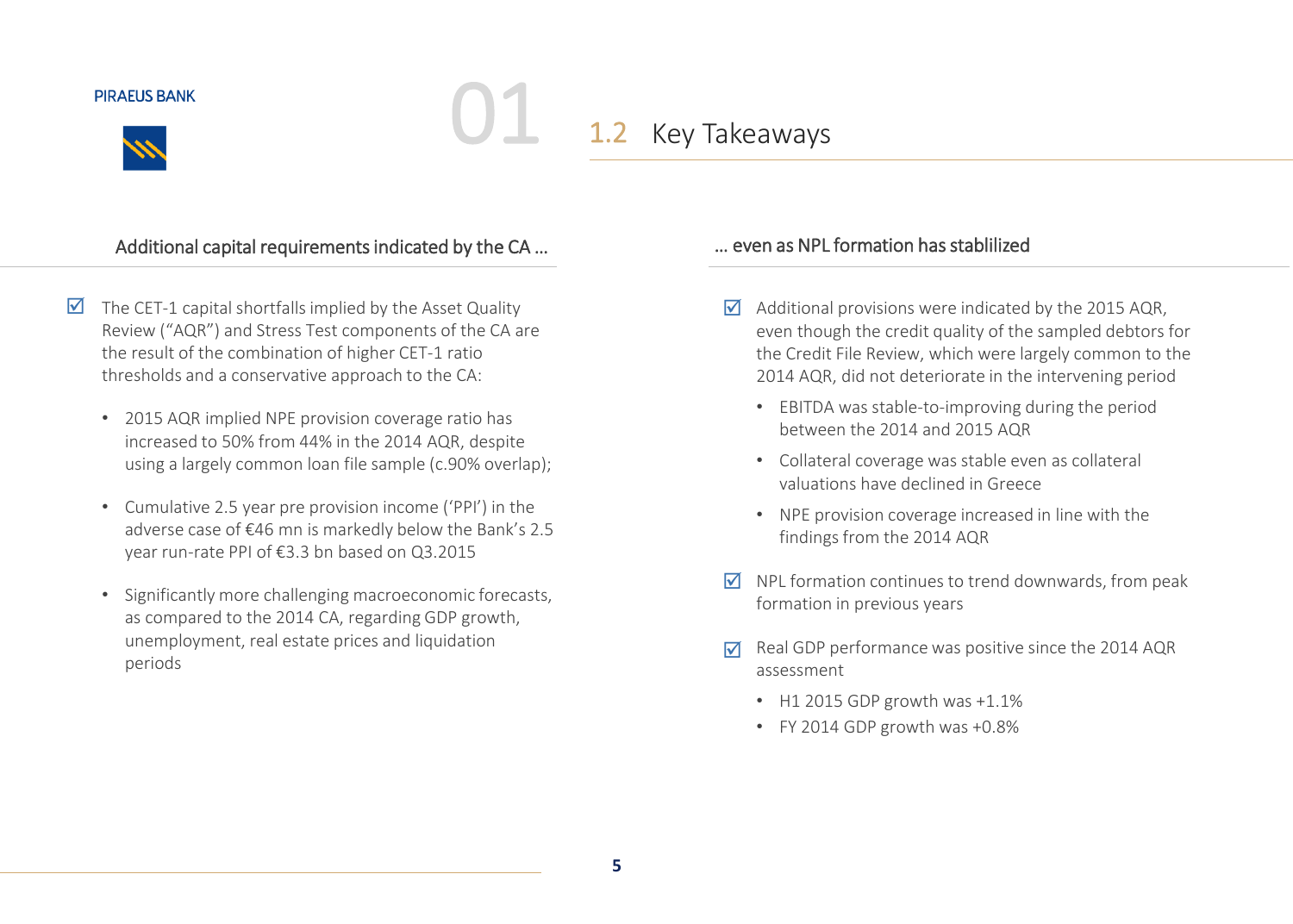



## 1.3 2015 CA Summary Results 01

### 2015 Comprehensive Assessment CET1 Impact Breakdown



Note: the three parts of AQR are defined in the following slide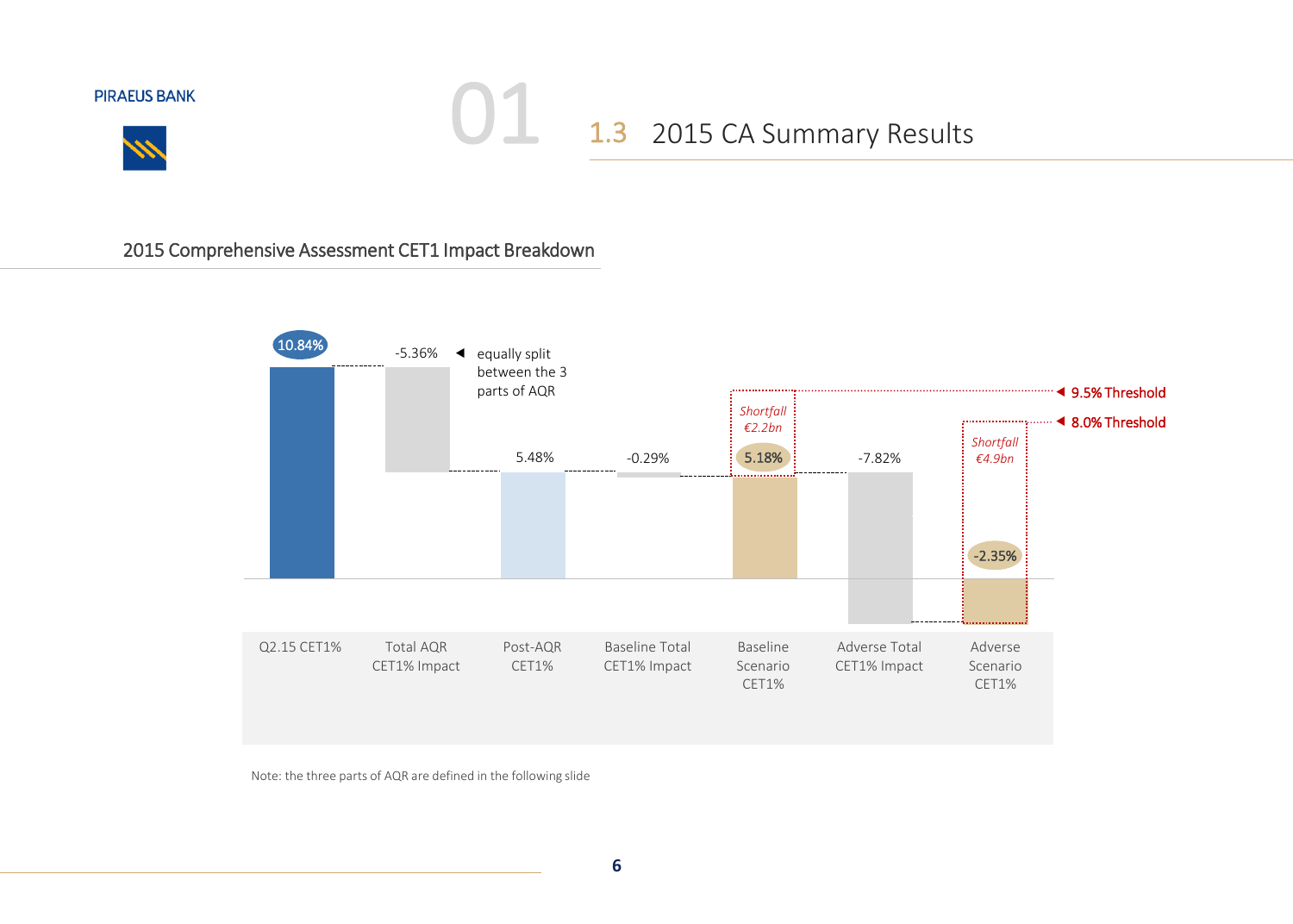

## 1.4 2015 CA Summary Results: CET-1 Ratios 01

| <b>2015 COMPREHENSIVE ASSESSMENT RESULT</b>                                                                                                                                                                                                                                                               |                                                                                                | %         | € bn                                                                                           |       |
|-----------------------------------------------------------------------------------------------------------------------------------------------------------------------------------------------------------------------------------------------------------------------------------------------------------|------------------------------------------------------------------------------------------------|-----------|------------------------------------------------------------------------------------------------|-------|
| CET1                                                                                                                                                                                                                                                                                                      |                                                                                                | 10.8%     | 6.2                                                                                            |       |
| <b>AQR Adjustment</b>                                                                                                                                                                                                                                                                                     |                                                                                                | (5.4%)    | (3.2)                                                                                          |       |
| thereof Credit File Review (Corporate)                                                                                                                                                                                                                                                                    |                                                                                                | $(1.9\%)$ | (1.1)                                                                                          |       |
| thereof Projection of Findings                                                                                                                                                                                                                                                                            |                                                                                                | $(1.8\%)$ | (1.0)                                                                                          |       |
| thereof Collective Provision Analysis                                                                                                                                                                                                                                                                     |                                                                                                | $(1.7\%)$ | (1.0)                                                                                          |       |
| of which: Retail                                                                                                                                                                                                                                                                                          |                                                                                                | $(1.4\%)$ | (0.8)                                                                                          |       |
| of which: Corporate                                                                                                                                                                                                                                                                                       |                                                                                                | $(0.4\%)$ | (0.2)                                                                                          |       |
| thereof CVA                                                                                                                                                                                                                                                                                               |                                                                                                | $(0.1\%)$ | (0.1)                                                                                          |       |
| AQR adjusted CET-1                                                                                                                                                                                                                                                                                        |                                                                                                | 5.5%      | 3.0                                                                                            |       |
|                                                                                                                                                                                                                                                                                                           | <b>Baseline</b>                                                                                |           | Adverse                                                                                        |       |
|                                                                                                                                                                                                                                                                                                           | %                                                                                              | € bn      | %                                                                                              | € bn  |
| <b>Stress Test Adjustment</b>                                                                                                                                                                                                                                                                             | (0.3%)                                                                                         | (0.3)     | (7.8%)                                                                                         | (3.8) |
| Adjusted CET-1 Ratios for AQR and Stress Test Result                                                                                                                                                                                                                                                      | 5.2%                                                                                           | 2.7       | (2.4%)                                                                                         | (1.1) |
| Capital Shortfall to threshold<br>of 9.5% for AQR-adjusted CET-1<br>amounts to 4.0% or €2,188 mn                                                                                                                                                                                                          |                                                                                                |           |                                                                                                |       |
| <b>Credit File Review</b> Individual review of the sampled credit files to verify the classification of the exposures<br>in the Bank's systems (e.g. correct regulatory segment, NPE status, impairment status) and that, if a<br>specific provision is required, it has been set at an appropriate level | Capital Shortfall to threshold<br>of 9.5% in Baseline Scenario<br>amounts to 4.3% or €2,213 mn |           | Capital Shortfall to threshold<br>of 8.0% in Adverse Scenario<br>amounts to 10.4% or €4,933 mn |       |

*Projections of findings Application of the findings from the Credit File Review to the wider non-sampled portfolio*

*Collective provisions Quantitative and qualitative assessment of the level of provisioning for parts of the bank's portfolio that would typically be impaired on a collective basis under IAS 39*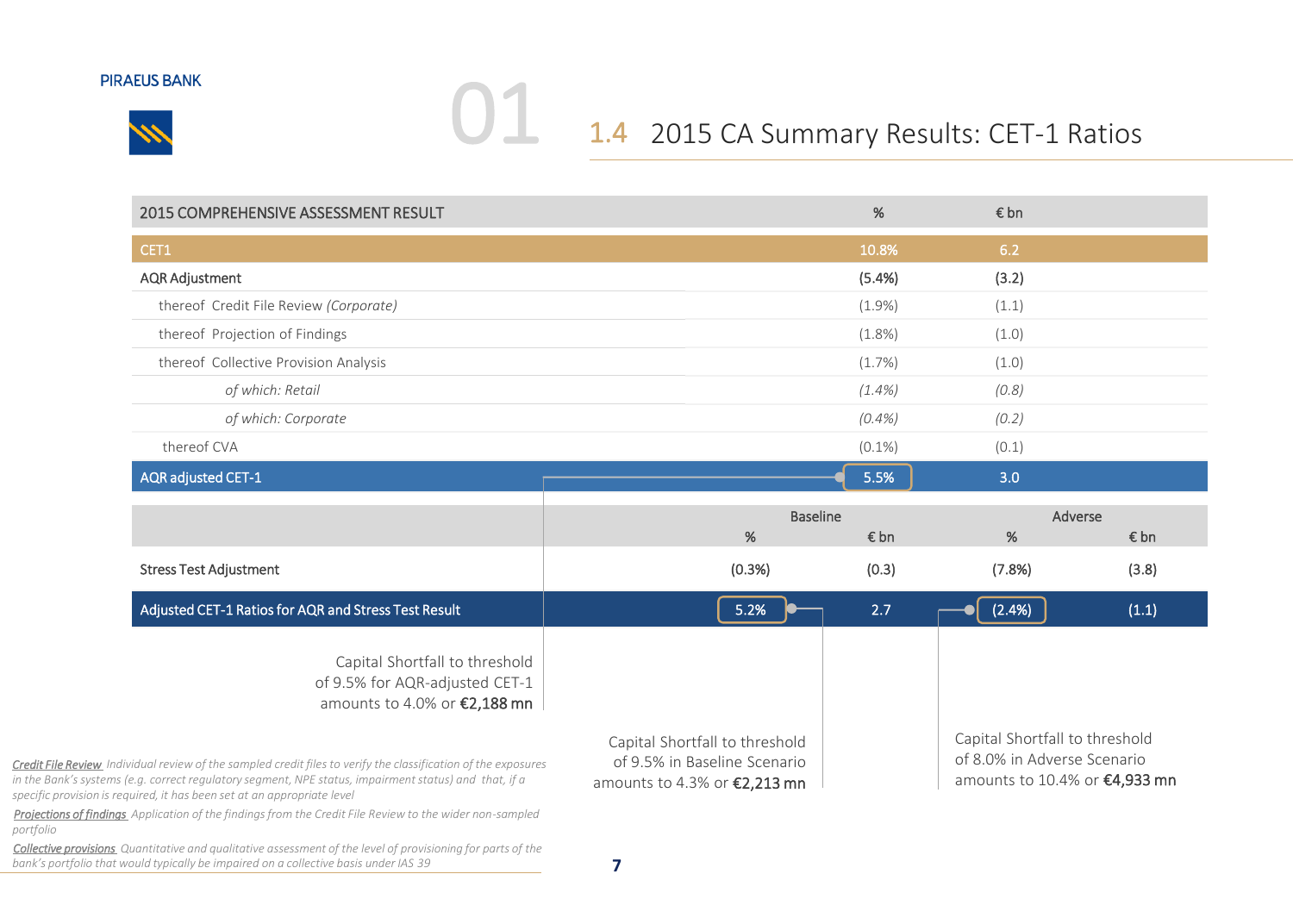

## 1.5 2015 CA LLRs Results vs. 2014



01

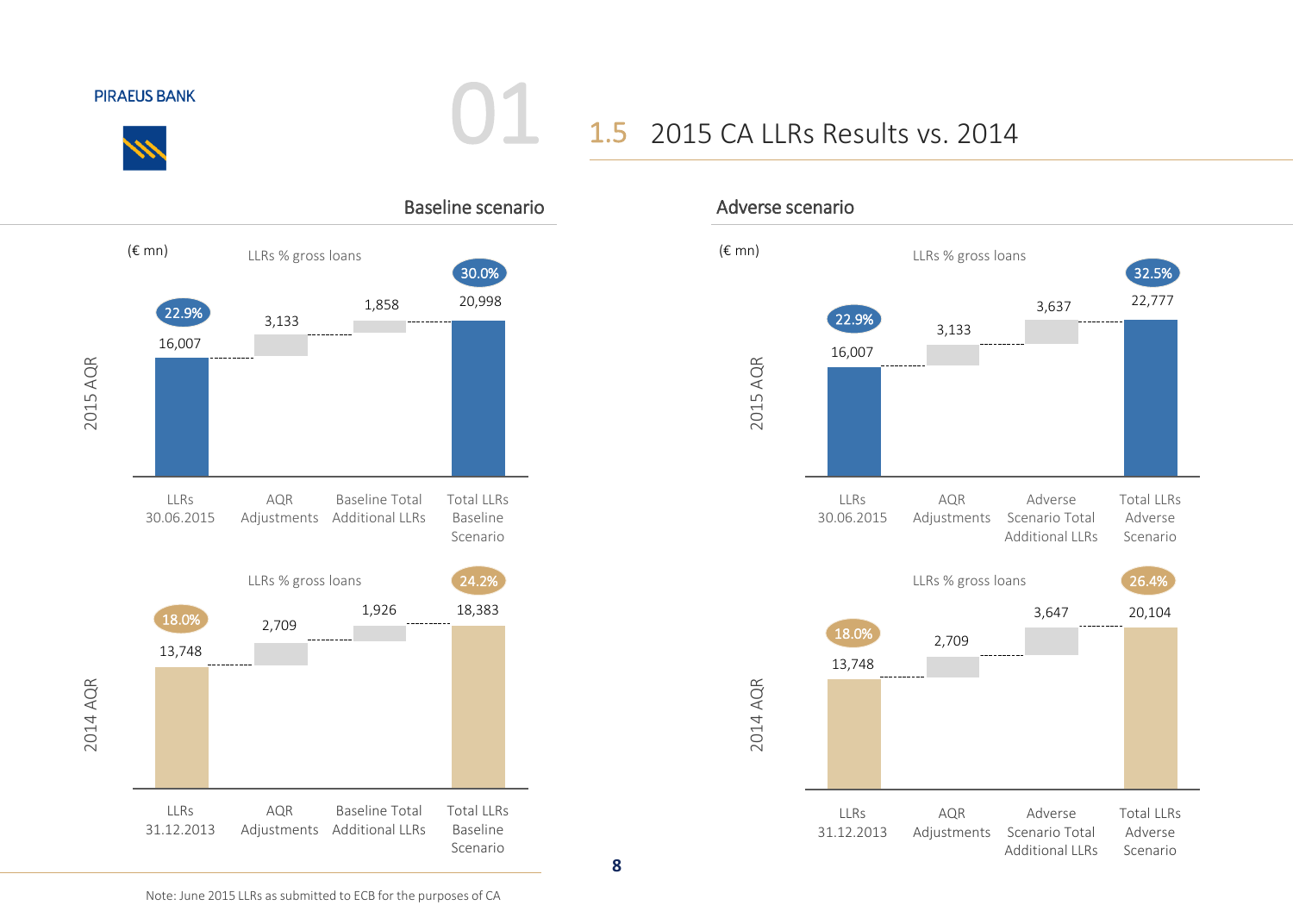

## 1.6 NPE Flow Estimates by ECB

01



Note: NPE flows for Greek loan portfolio as % of June 2015 domestic gross loans, H2.15 projected flows are annualized

### Domestic implied NPE flows ... **Example 18 manufature**, indicate 2015 as peak in NPE formation

- Additional 1% of new NPE flows for the next 2.5 years in Greece under the baseline scenario  $\triangledown$
- Additional 6% of new NPE flows for adverse scenario respectively  $\overline{\mathbf{M}}$
- Baseline scenario indicates NPE peak in H2.2015  $\blacktriangledown$
- Adverse scenario projects decelerating NPE formation post 2015  $\Delta$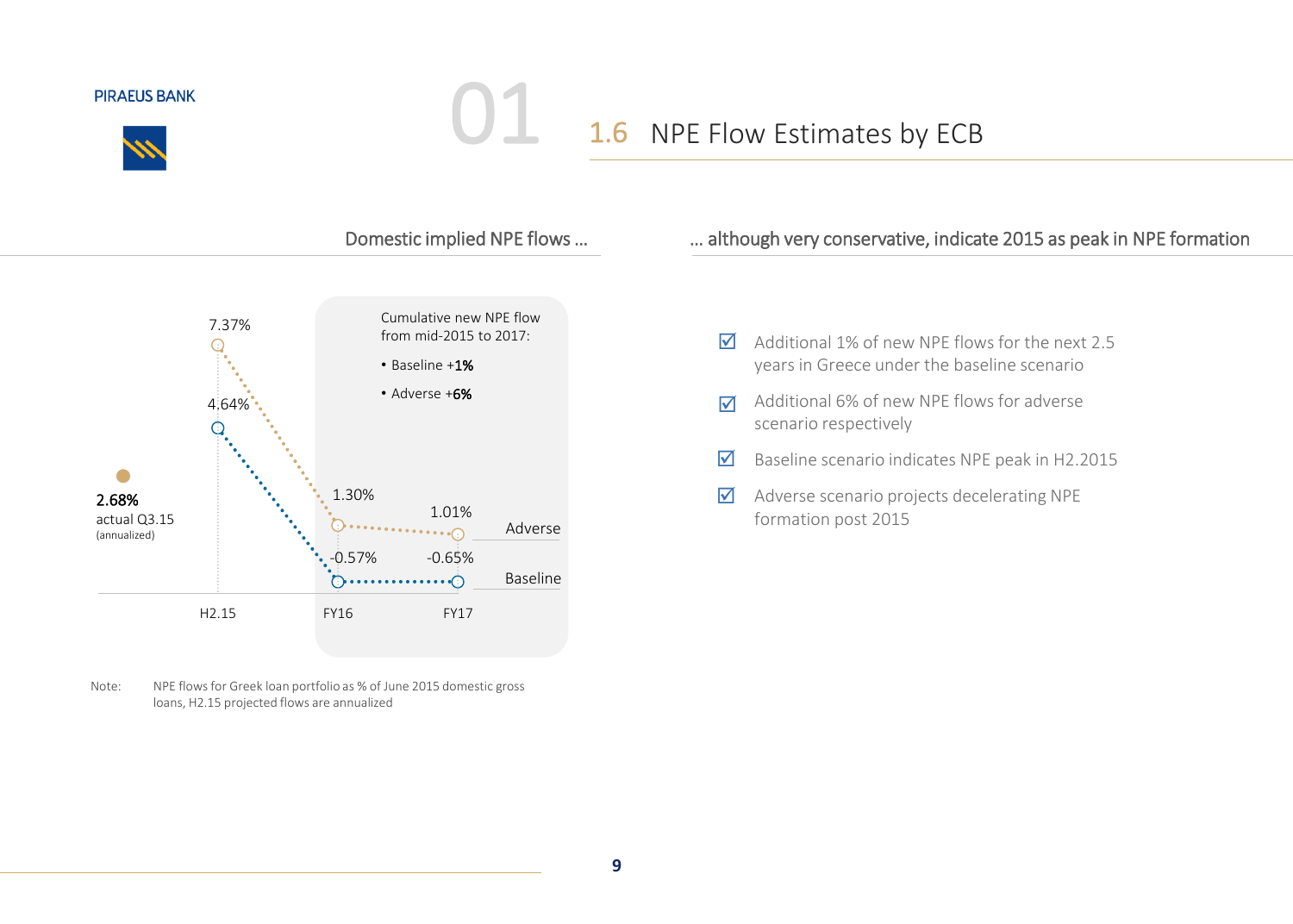

## 1.7 Credit Losses vs. AQR Estimates 01





- NPL formation in Greece has been on a downward trend since peaking in 2012  $\triangledown$
- Minor increase in NPL formation in Q3 2015 is primarily due to technical issues related to the bank holiday  $\triangledown$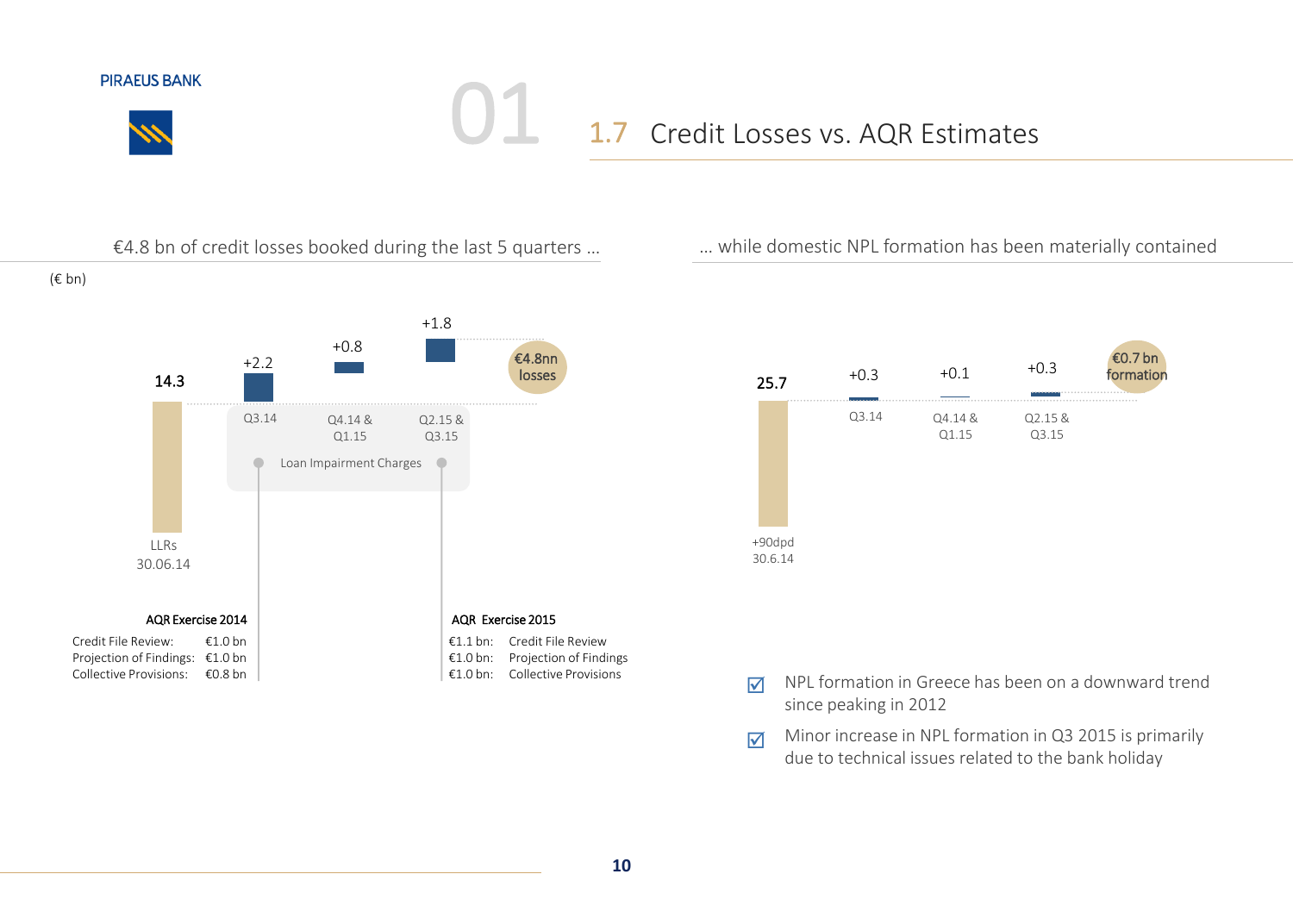

Consumer

## 1.8 Roll Rates During the Capital Controls Period



01



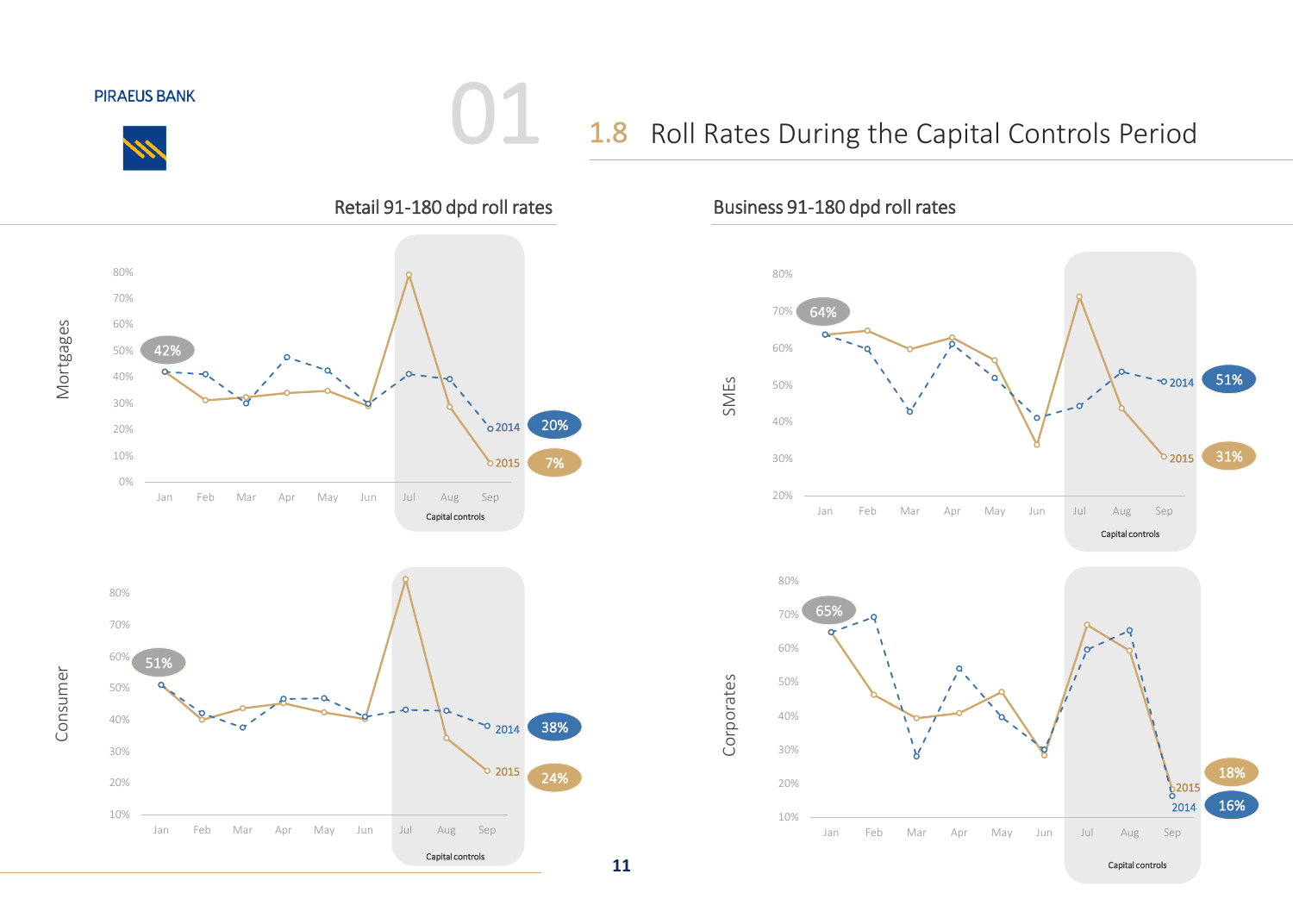

# AQR Results



### 2.1 AQR Methodology

- 2.2 AQR NPE Reclassification
- 2.3 Credit File Review Common Debtor Analysis
- 2.4 2015 AQR Provisions Summary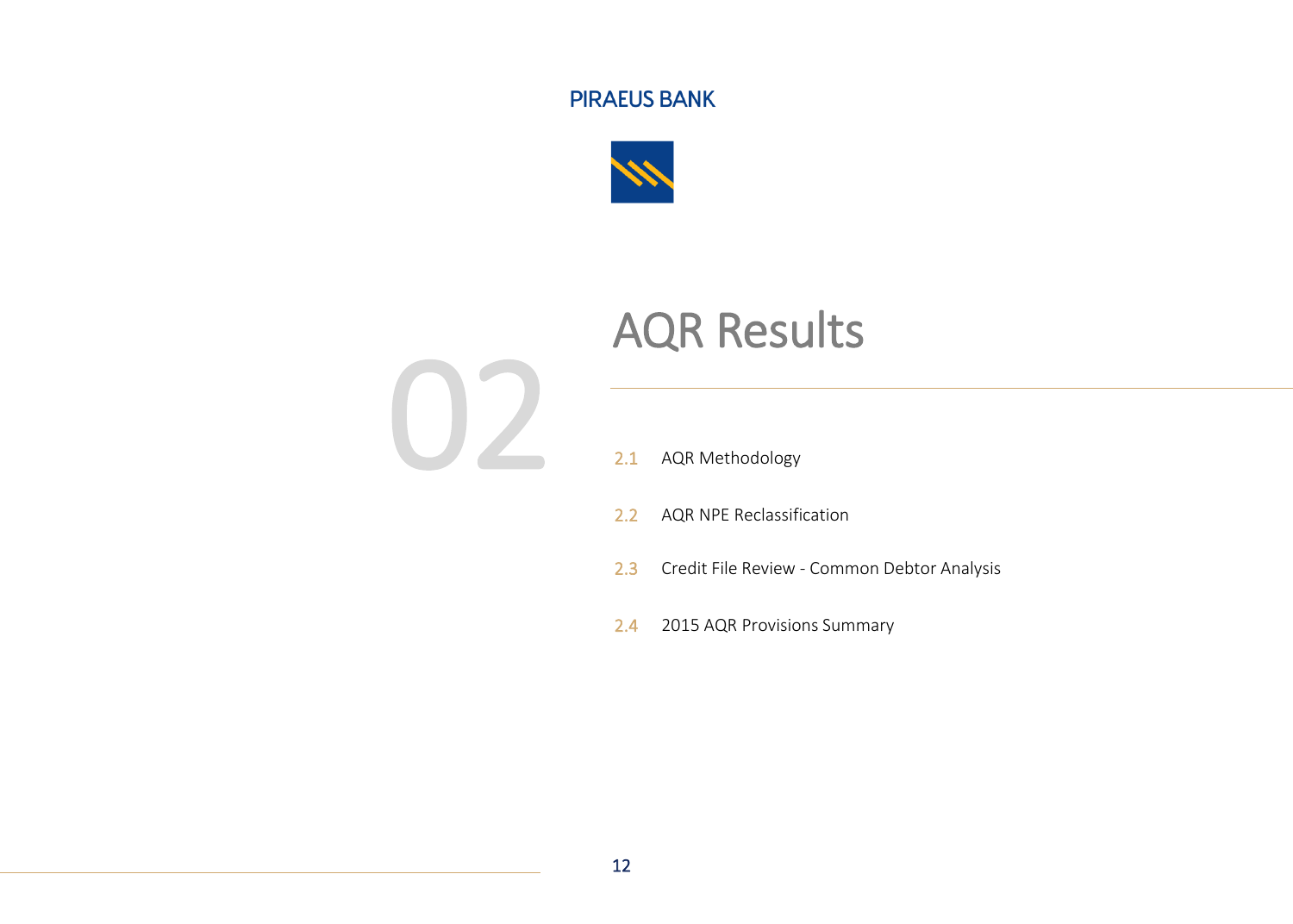

## 2.1 AQR Methodology

### Approach largely based on the 2014 AQR framework ... **Example 2014** 2014 ACR framework ...

- The AQR approach in 2015 has largely followed the same process as the 2014 AQR ☑
	- *CET1% is re-calculated through a rigorous bottomup analysis of the assets held by each Greek Systemic Bank*
- The findings aim to establish a CET-1% that incorporates any material deviations in asset quality from December 31, 2013, cut-off date for the 2014 AQR and from June 30, 2015, cut-off date for the 2015 AQR 丙
- Data requirements for the banks were unchanged from the 2014 AQR  $\overline{\mathsf{M}}$
- $\boxtimes$  Largely similar loan selection (92% common debtors)

- Credit trends during the period between the 2015 and 2014 AQR exercises do not indicate deterioration for the sampled exposures  $\overline{\mathsf{M}}$ 
	- *NPE migration rates continued to decline*
	- *fundamentals were stable to improving*
	- *collateral coverage remained stable even as valuations have declined*
- Significantly shorter timeline for the completion of the 2015 AQR compared to the 2014 AQR (2 months vs. 6 months) may have resulted in additional conservatism in the place of precision  $\triangledown$
- $\triangledown$  No differentiation in macro environment up to June 2015
- More than double the haircuts applied to collateral valuation ا⊽
- Increased time to liquidation despite the anticipated impact of recent reform in the legal framework, which shortens the expected time to liquidation to less than one year  $\triangledown$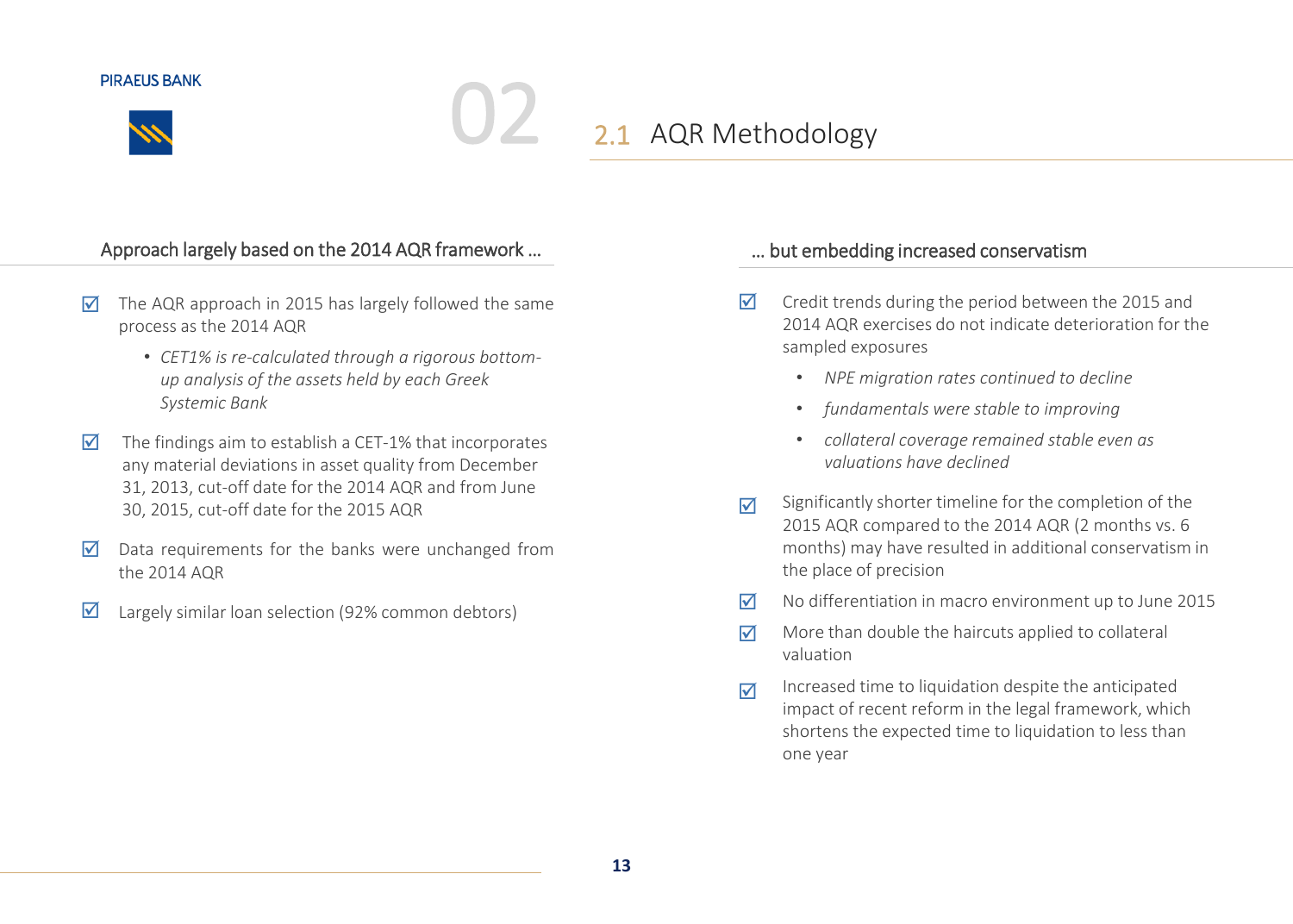

## 2.2 AQR NPE Reclassification

### 2014 Post-AQR NPE reclassification breakdown

02

Post-AQR NPE Reclassification



- Post-AQR NPE level in 2015 is in line with the post-AQR NPE level in 2014, at 57% versus 56%, indicating no further deterioration of the portfolio  $\overline{\mathsf{M}}$
- Total post-AQR NPE reclassification decreased substantially from +10% to +4% with almost no reclassification from the retail portfolios in the 2015 AQR  $\overline{\mathsf{M}}$

### 2015 Post-AQR NPE reclassification breakdown



Required coverage ratio for reclassified corporate NPEs has increased from 14%, following the 2014 AQR, to 18% post 2015 AQR  $\triangledown$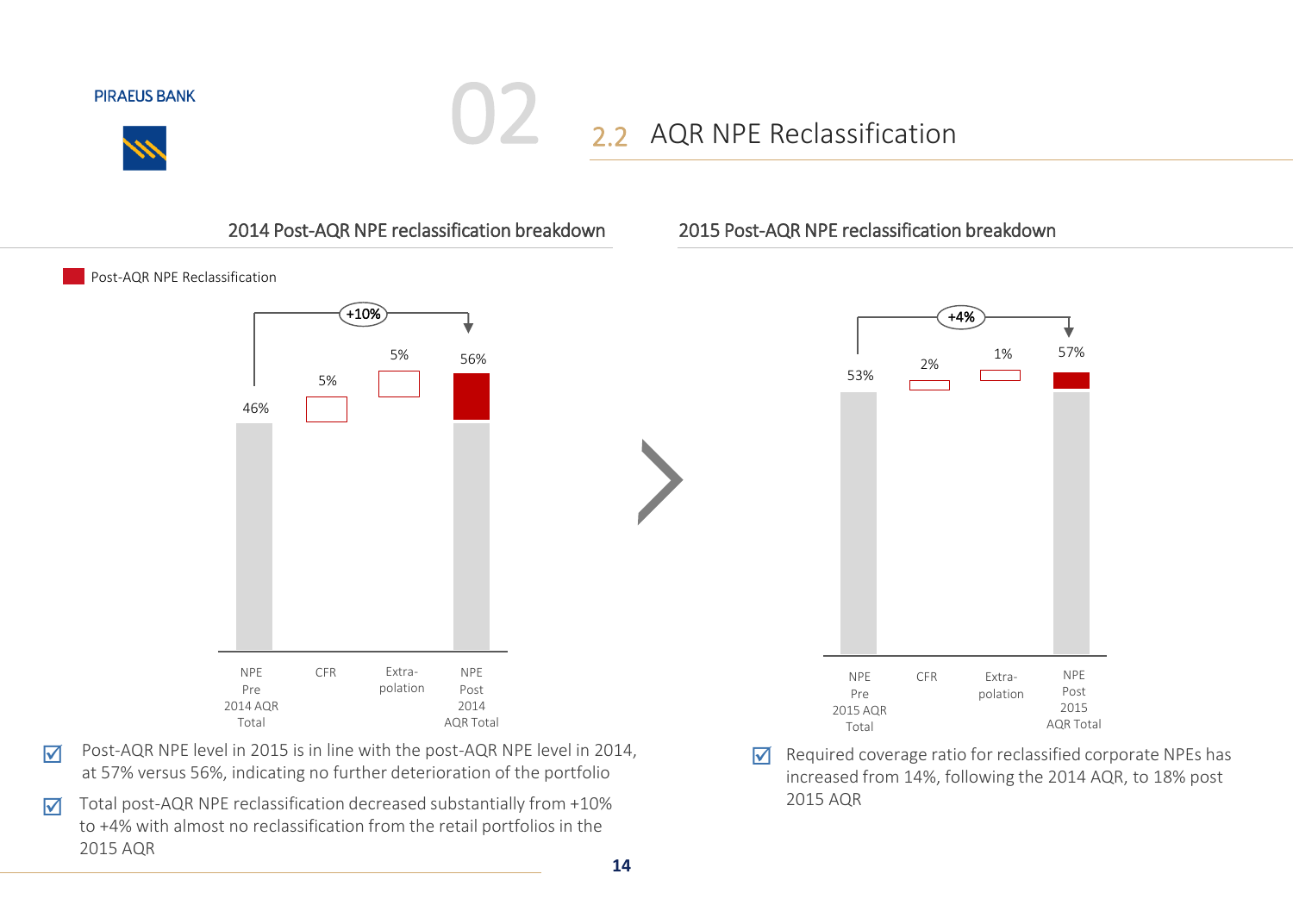

## 2.3 Credit File Review - Common Debtor Analysis

### 92%(1) of the sample in the 2015 AQR was common with the 2014 AQR

 $\bigcup$ 



### Since the 2014 AQR, performance of common debtors improved

|                                     | A hetween 2014<br>vs. 2015 AQR |
|-------------------------------------|--------------------------------|
| FBITDA                              | $+15%$                         |
| Allocated Collateral to NPEs        | $+£0.8$ bn                     |
| NPE Collateral Coverage             | stable $^{\sim}84\%$           |
| <b>NPE Provision Coverage Ratio</b> | +8% to 41%                     |
| <b>NPF Ratio</b>                    | $-8\%$ to 58%                  |



(1) by exposure, 81% common by count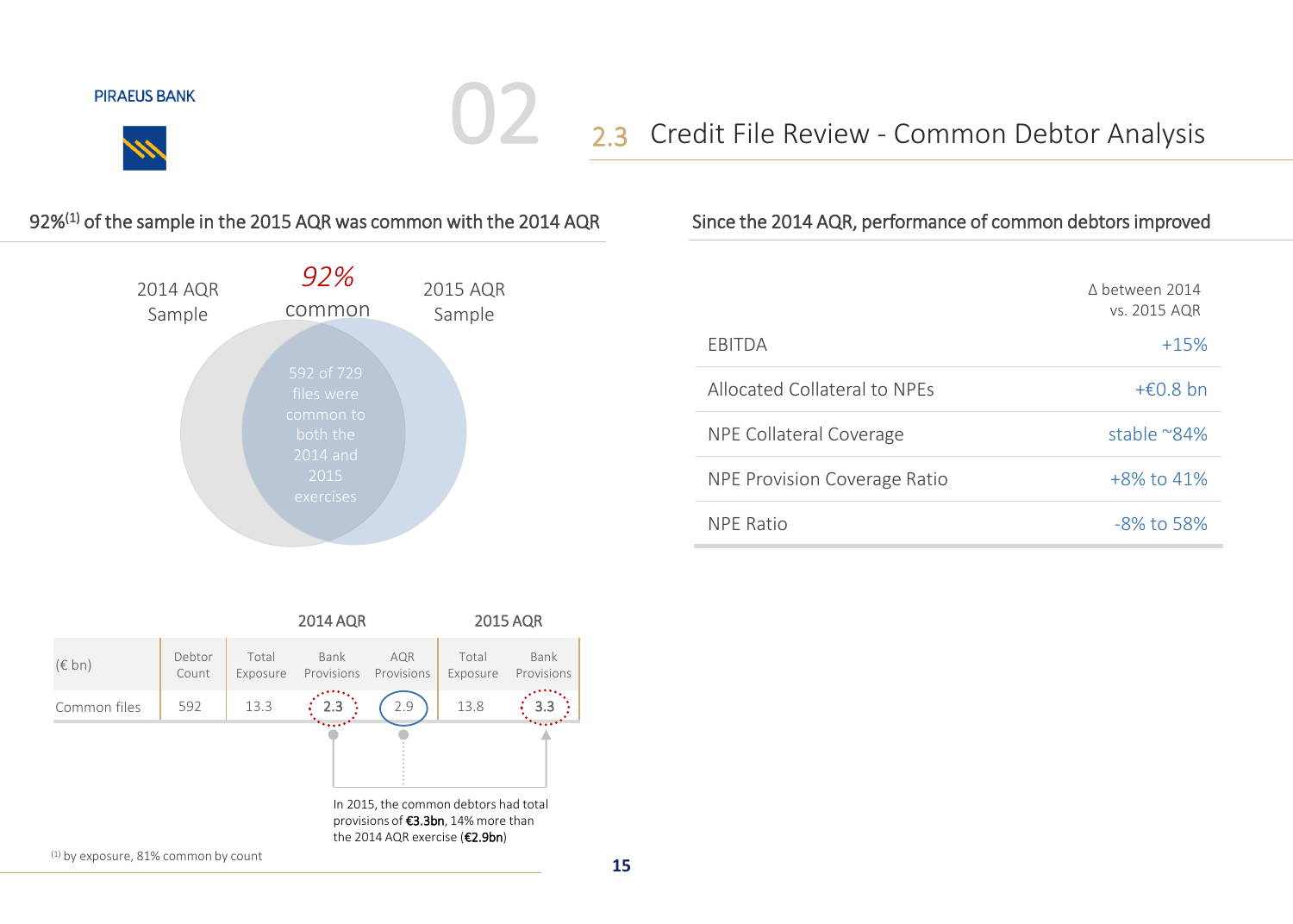

# **02** 2.4 2015 AQR Provisions Summary

|                              | Group<br><b>Credit Risk</b><br><b>RWA</b><br><b>June 2015</b> | <b>NPE</b> provision                                                                                                                                 | 2015 AQR adjustment to provisions |                           |                      | Total<br>adjustments to                                                                           | <b>NPE</b> provision            | Impact on<br>CET1 ratio     |
|------------------------------|---------------------------------------------------------------|------------------------------------------------------------------------------------------------------------------------------------------------------|-----------------------------------|---------------------------|----------------------|---------------------------------------------------------------------------------------------------|---------------------------------|-----------------------------|
| $(\epsilon$ mn)              |                                                               | coverage ratio<br>pre-2015 AQR                                                                                                                       | Sampled<br><b>Files</b>           | Projection<br>of findings | Collective<br>review | provisions<br>(gross of tax)                                                                      | coverage ratio<br>post-2015 AQR | (gross of tax<br>30 Jun.15) |
| Sovereigns and Supranational | 812                                                           |                                                                                                                                                      |                                   |                           |                      | $\overline{\phantom{a}}$                                                                          |                                 |                             |
| Institutions                 | 351                                                           |                                                                                                                                                      |                                   |                           |                      | $\overline{\phantom{a}}$                                                                          |                                 |                             |
| Retail / SBL                 | 15,448                                                        | 39%                                                                                                                                                  |                                   |                           | 787                  | 787                                                                                               | 44%                             | $(1.4\%)$                   |
| Corporates / Large SME       | 28,116                                                        | 44%                                                                                                                                                  | 1,091                             | 1,039                     | 216                  | 2,346                                                                                             | 53%                             | $(4.1\%)$                   |
| Other Assets                 | 8,873                                                         |                                                                                                                                                      |                                   |                           |                      |                                                                                                   |                                 |                             |
| Total 2015 AQR               | 53,601                                                        | 43%                                                                                                                                                  | 1,091                             | 1,039                     | 1,002                | 3,133                                                                                             | 50%                             | (5.5%)                      |
|                              |                                                               |                                                                                                                                                      |                                   |                           |                      |                                                                                                   |                                 |                             |
| Total 2014 AQR               | 56,277                                                        | 39%                                                                                                                                                  | 957                               | 979                       | 772                  | 2,709                                                                                             | 44%                             | (4.5%)                      |
|                              |                                                               | The Bank increased its NPE provision<br>coverage ratio in 2015 in line with the<br>required NPE provision coverage ratio<br>assessed in the 2014 AQR |                                   |                           |                      | The NPE coverage ratio<br>required post AQR is<br>significantly higher at 50%<br>from 44% in 2014 |                                 |                             |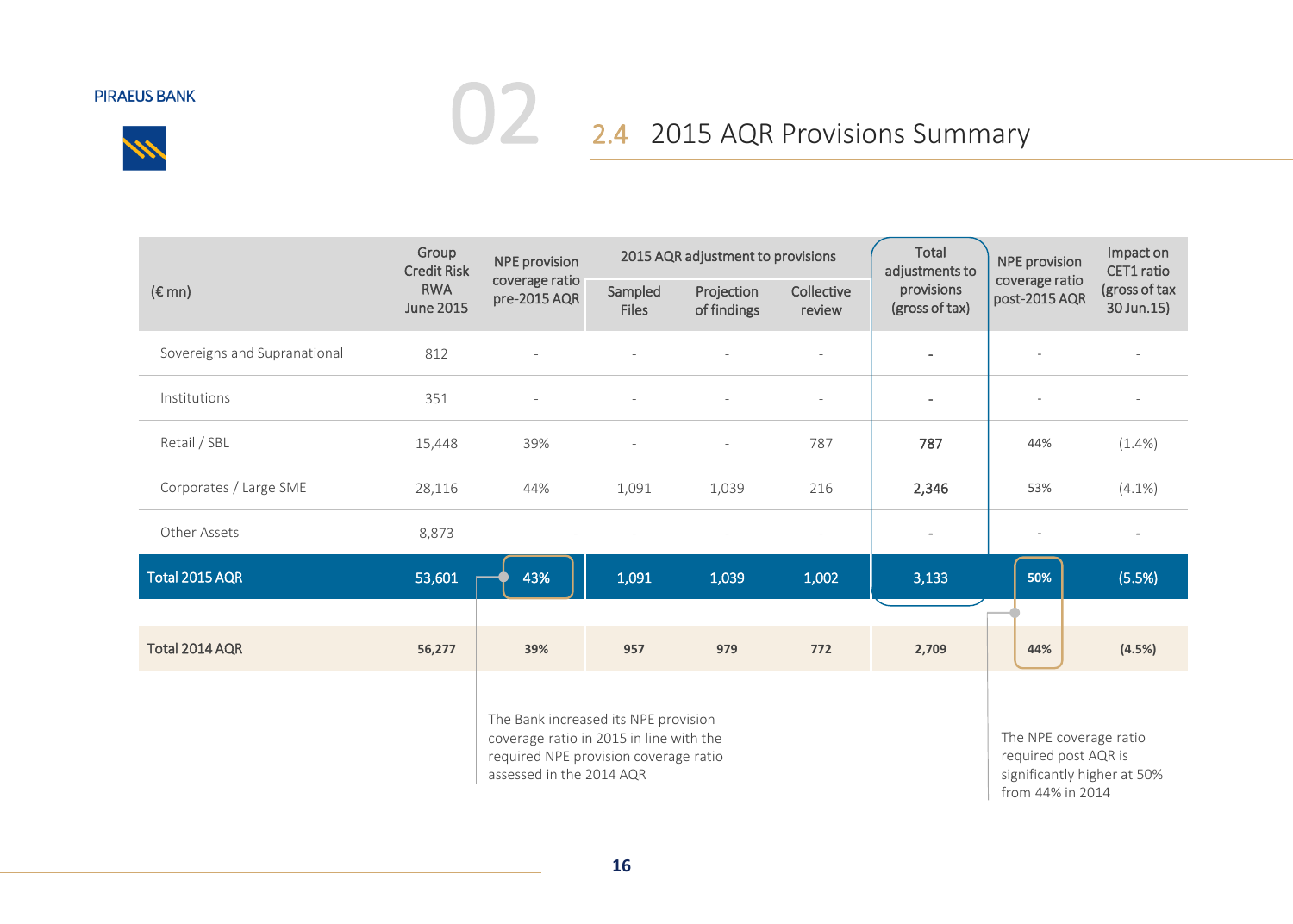

# The Stress Test



- 3.1 Stress Test Assumptions
- 3.2 PPI Conservatively Assessed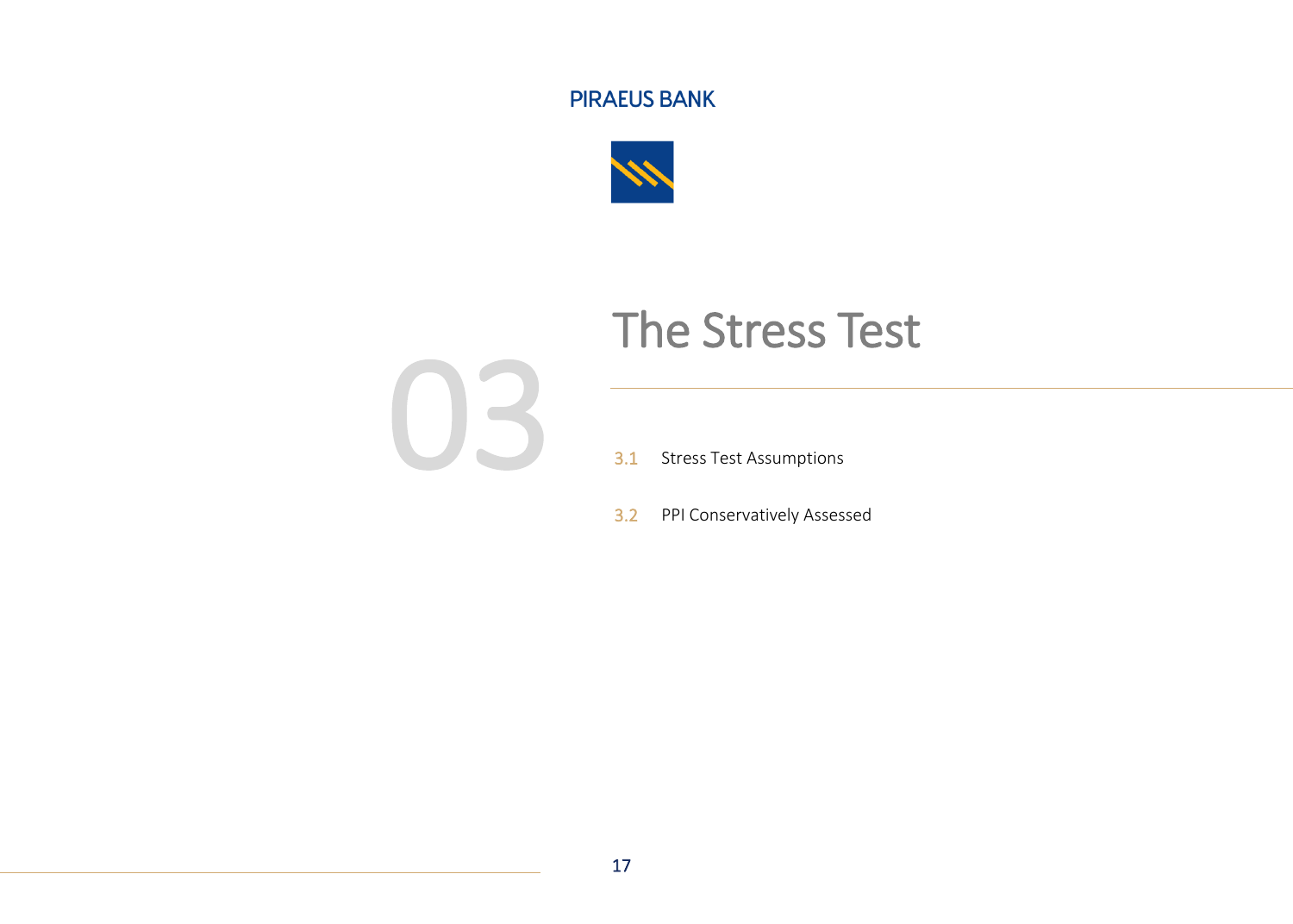

## 3.1 Stress Test Assumptions



(1) Data sourced from Eurostat, ECB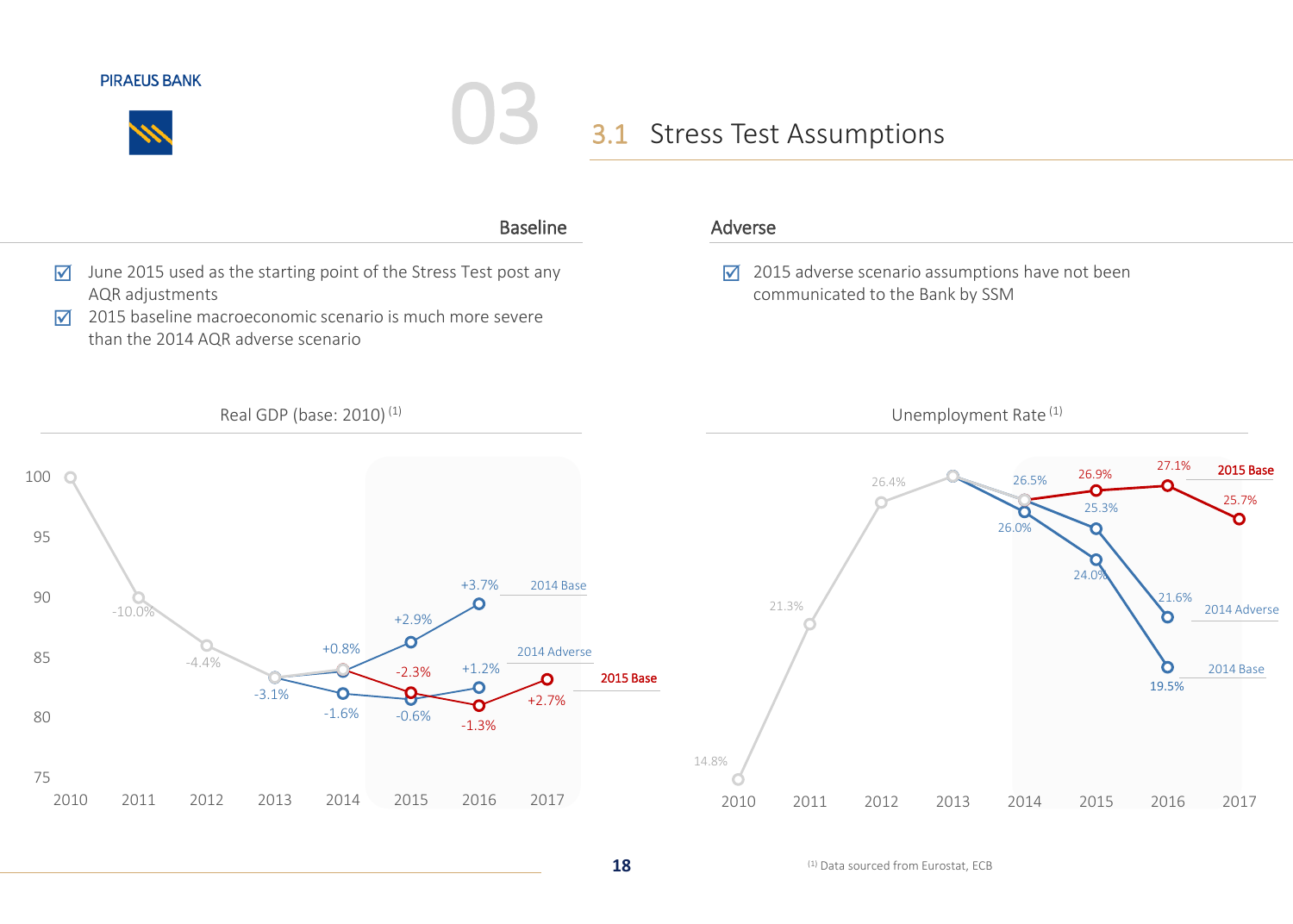

## 3.2 PPI Conservatively Assessed



### Significantly Lower Estimates vs. Q3 Run Rate

- Seemingly conservative assumptions adopted on capital generation capacity impacting the PPI forecast estimates: ⊠
	- although 3-year cumulative baseline PPI was relatively stable at €2.4 bn between the 2014 and 2015 ST, the Adverse scenario showed a drastic decrease across exercises (-57%), while 2.5year PPI in adverse scenario has been estimated at only €46 mn
- CA estimates imply substantial haircut to recently reported normalised PPI:  $\triangledown$ 
	- The CA assessment has capped future NII generation
	- Adverse scenario showed further NII compression (€4.5 bn over the 2.5-year horizon in the base scenario reduced to €2.7 bn in the adverse scenario, the latter being 43% lower than Q3.2015 run rate)
	- Fees assumed to be capped at 2013 level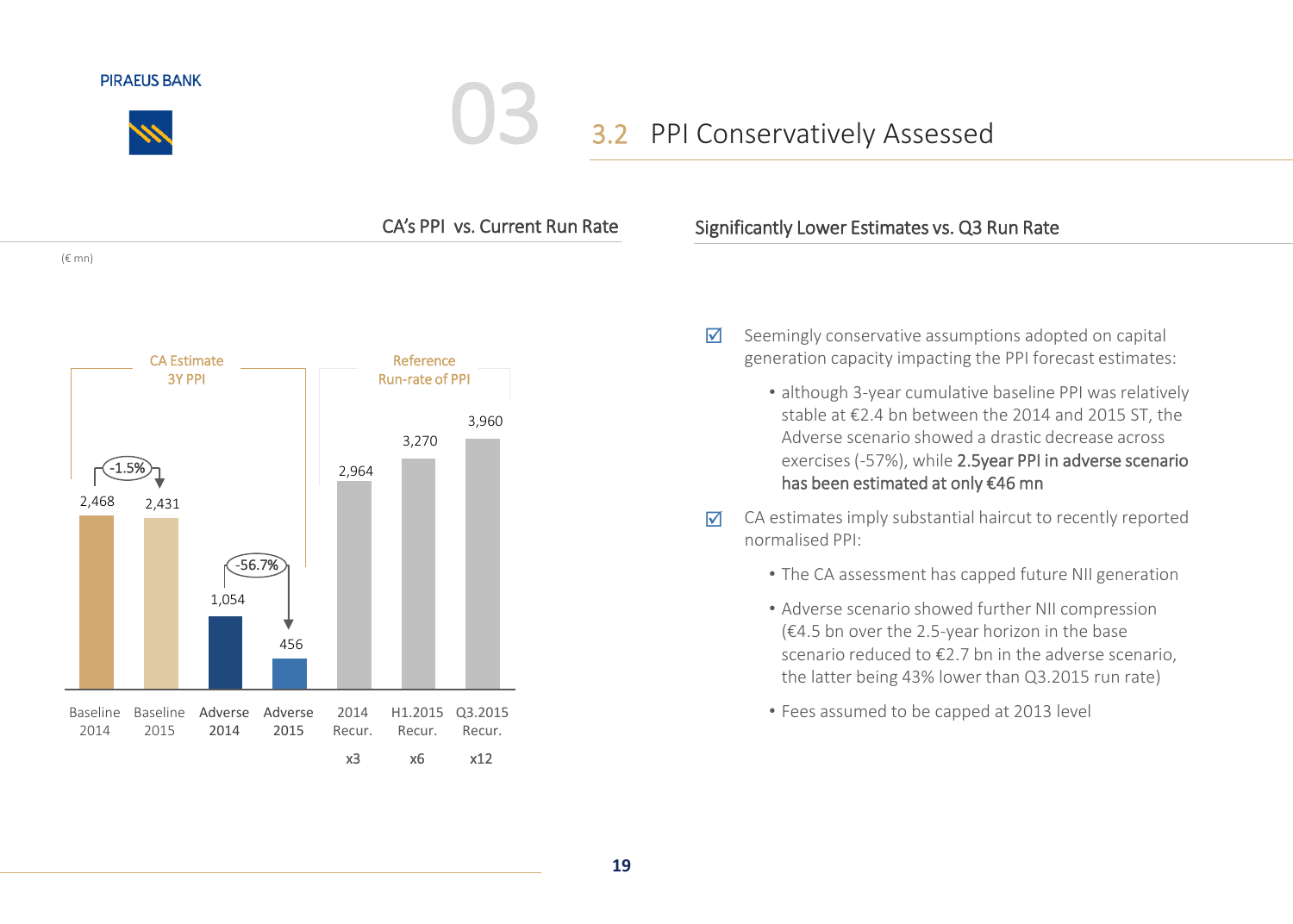

# Capital Actions Post CA



4.1 Capital Actions To Be Submitted to the Regulatory Authorities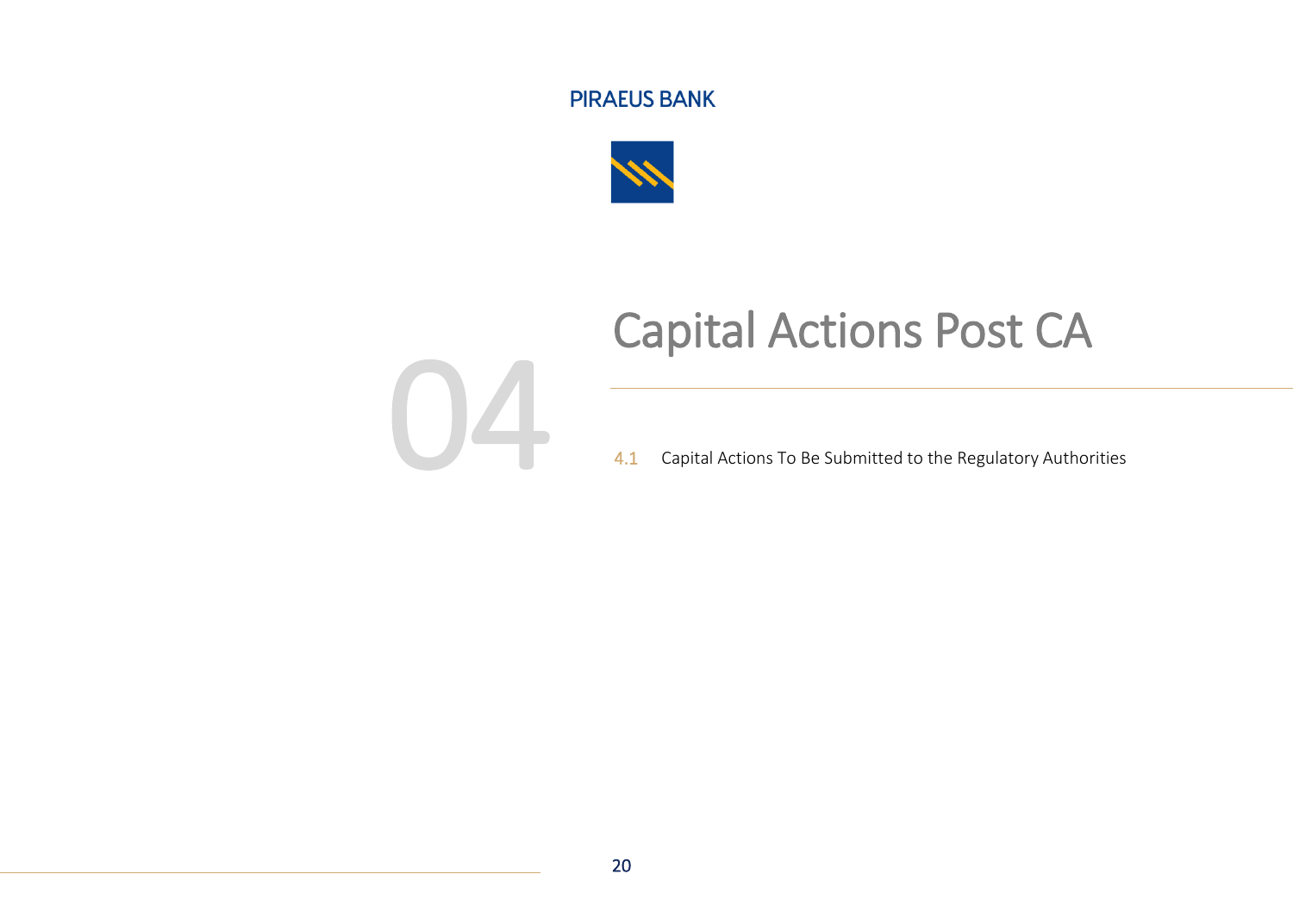



## 4.1 Capital Actions To Be Submitted to the Regulatory Authorities

| Capital requirement   AQR + baseline                  |                                                                                       |                                                                                                                                                                                                                                                                                                                                            | €2,213 mn                             |
|-------------------------------------------------------|---------------------------------------------------------------------------------------|--------------------------------------------------------------------------------------------------------------------------------------------------------------------------------------------------------------------------------------------------------------------------------------------------------------------------------------------|---------------------------------------|
| Form                                                  | Capital action                                                                        | Commentary                                                                                                                                                                                                                                                                                                                                 | <b>CET1</b> impact<br>$(\epsilon$ mn) |
| <b>LME</b>                                            | <b>Liability Management Exercise</b><br>for Junior Bondholders                        | • Offer to holders of junior debt instruments (perpetual Tier 1 securities and Tier 2 securities of €16 mn and<br>€211 mn in total, respectively) to exchange securities for either cash or equity (already launched)                                                                                                                      | €225                                  |
|                                                       | Liability Management Exercise<br>for Senior Bondholders                               | • Offer to holders of senior unsecured securities (€365 mn in total) to exchange securities for either cash or<br>equity (already launched)                                                                                                                                                                                                | €365                                  |
|                                                       |                                                                                       |                                                                                                                                                                                                                                                                                                                                            | €1,623                                |
| <b>Asset disposals</b>                                | Sale of Piraeus Bank Egypt                                                            | • In May 2015, the Bank entered into a binding agreement with Al Ahli Bank of Kuwait for the disposal of its<br>98.5% stake in Piraeus Bank Egypt for US\$150 mn (1.5x P/TBV)                                                                                                                                                              | €165                                  |
|                                                       | Sale of ATE Insurance                                                                 | . In August 2014, the Bank concluded an agreement with ERGO Insurance for the sale of<br><b>ATE Insurance</b>                                                                                                                                                                                                                              | €38                                   |
| <b>Events post</b><br><b>CA submission</b><br>cut-off | Available for Sale ("AfS")<br>reserve valuation of Greek<br>Government Bonds ("GGBs") | * The CA results are elevated by the AfS reserves balances as of June 2015 impacted by the extraordinary capital<br>markets conditions (mainly yields of GGBs)<br>• Piraeus firmly believes the considerable decrease in GGBs' yields justifies an increase in their valuation and<br>recorded c.€95 mn increase in AFS reserve in Q3.2015 | €95                                   |
|                                                       | Credit Valuation Adjustment<br>(''CVA'')                                              | • Piraeus has signed a Credit Support Annex ("CSA"), which mitigates the risk of the relevant derivative<br>exposures through posting of collateral. As a result, the charge would be reduced by c.€81 mn                                                                                                                                  | €81                                   |
|                                                       | Operating results not reflected<br>in CA submission                                   | • The actual Q3.2015 pre-provision income was higher versus the preliminary estimates submitted to the CA,<br>implying €55 mn additional post-tax earnings                                                                                                                                                                                 | €55                                   |
|                                                       | <b>Additional Deferred Tax Assets</b><br>('DTAs'')                                    | • Increase of CET-1 by an amount equal to capital shortfall of the adverse scenario ( $\epsilon$ 4.9bn) allows a 10%, as per<br>Basel rules, of marginal DTAs in CET-1 base                                                                                                                                                                | €490                                  |
| <b>Capital requirement   Adverse</b>                  |                                                                                       |                                                                                                                                                                                                                                                                                                                                            | €2,720 mn                             |
|                                                       |                                                                                       |                                                                                                                                                                                                                                                                                                                                            |                                       |
| <b>Capital Raising</b>                                | Share capital increase                                                                | • Piraeus aims to raise an amount of capital from private investors, aiming to sufficiently cover the capital<br>shortfall of AQR and baseline scenario as identified by the CA                                                                                                                                                            |                                       |
| <b>HFSF</b> contribution                              | HFSF capital injection                                                                | • CoCos and common shares issued to the HFSF will cover any remaining part of the capital shortfall                                                                                                                                                                                                                                        |                                       |